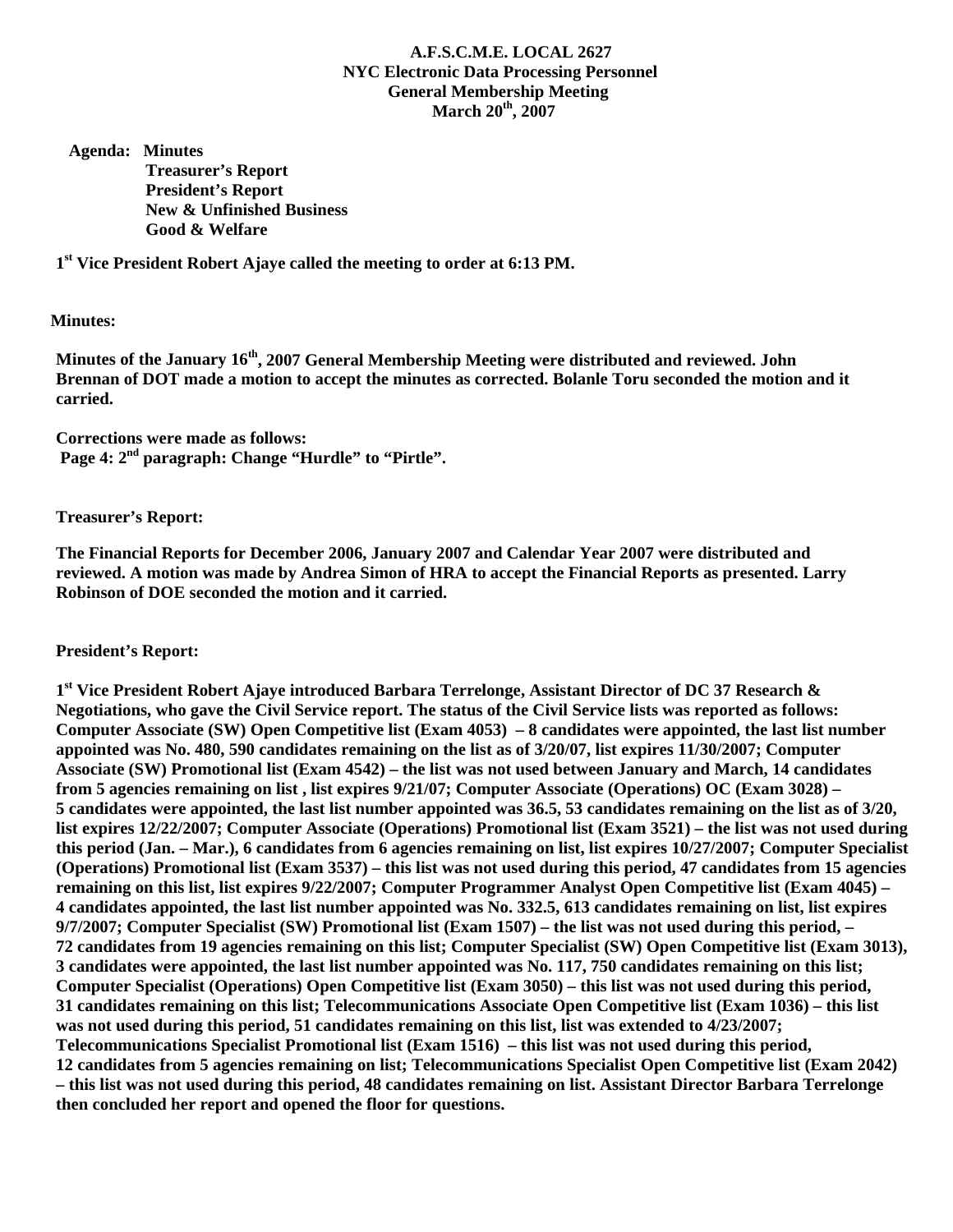**Fred Gibson of DoITT wanted to know if a member can appeal a second time after he or she receives an unsatisfactory result from an initial appeal. Ms. Terrelonge said that a member is only allowed 1 appeal. Terry Dunne of CUNY asked if there were any statistics for CUNY exam lists. 1st Vice President Robert Ajaye said that he gets a copy of the CUNY civil service exam list statistics since he is a member of the CUNY labor/management committee. Members should see him to get that information. Members wanted to know the length of time that a list can stay active before it expires. Ms. Terrelonge said that the life of a list is usually 1 year but it is extended each year up to 4 years and at this point they have been extending to 5 years. There were no further questions. 1st Vice President Ajaye then thanked Ms. Terrelonge for her report.** 

**Robert Ajaye introduced DC 37 representative Raul Martinez who is replacing Marianella Santana. He will be representing members in DOH, HHC, and DEP.** 

**Transit Authority bargaining starts March 27<sup>th</sup>. Two other bargaining sessions have been scheduled for April 10<sup>th</sup>** and April 24<sup>th</sup>.

CUNY bargaining started on February 20<sup>th</sup>, 2007. This initial meeting was just an introductory session. Neither side **has come forth with any demands as of yet.** 

**DC 37 representative Lisa Riccio talked about City-time and hand-scanning. She said that members at DOF and the Dept. of Aging were given a choice of using either city-time or the hand-scan system. There are still a lot of problems associated with the system. The Office of Labor Relations will be meeting with all city agencies concerning the new automated time systems.** 

**Summer Camp registration starts in April. The details will be outlined in the upcoming issue of the PEP.** 

1<sup>st</sup> Vice President Robert Ajaye said that Local 2627 held its 1<sup>st</sup> Annual Women's History Month Celebration **on March 9th. He thanked all the members of the committee for a successful program. Cynthia Perkins served as chair of the committee. The guest speaker was New York State Labor Commissioner Patricia Smith.** 

**Local 2627 will be getting an additional 200 members over the next year due to CUNY's revamping of their system which will require additional hiring. Robert Ajaye also stated that computer titles in the Educational Opportunity Centers would be moving over to Local 2627.** 

**CUNY is looking to institute an on-line union member registration system which would be more efficient than the present system. This on-line system would replace the green membership cards that are currently used to register members.** 

**1st Vice President Ajaye reported that CUNY has invalidated one of their exams. He said CUNY threw out its Information Aide exam when they realized that incumbents were scoring lower than people who never performed Information Aide work. Also it was reported that members who took higher title exams in addition to the Information Aide test, scored better on the higher title exams than they did on the Information Aide exam. The Information Aide exam appeared to be much more difficult than exams for the higher titles. For that reason CUNY will be giving a new test for Information Aide in May. Prep classes will be offered by CUNY to anyone who took the exam. Robert Ajaye said that in addition to this, the Local will be offering a Prep course for members.**